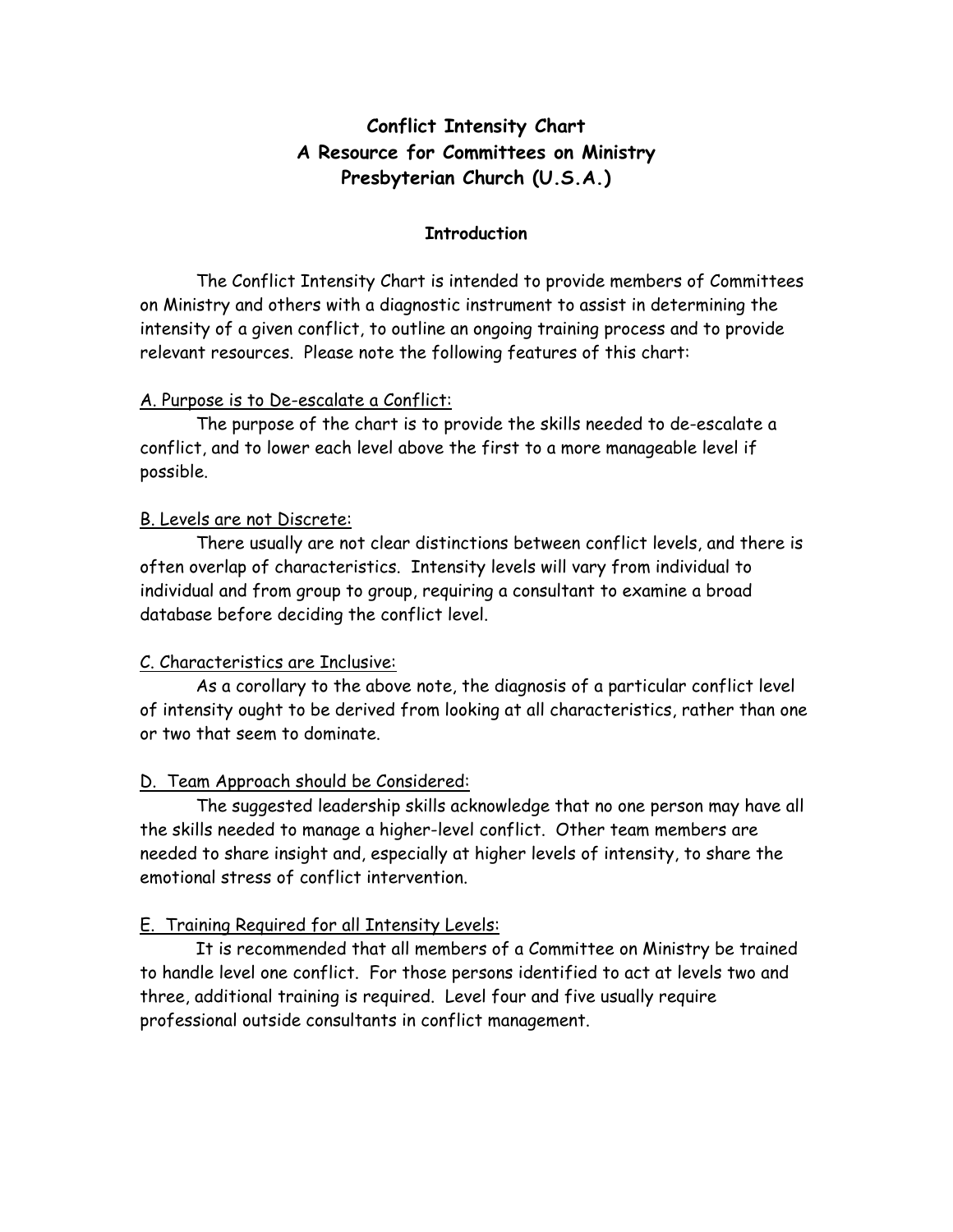| <b>Characteristics:</b>          |                                                                                                                                                                                                                                                                                                                                                                                                       |
|----------------------------------|-------------------------------------------------------------------------------------------------------------------------------------------------------------------------------------------------------------------------------------------------------------------------------------------------------------------------------------------------------------------------------------------------------|
|                                  |                                                                                                                                                                                                                                                                                                                                                                                                       |
| 1. Issue                         | 1. Real disagreement; conflicting goals, values and needs                                                                                                                                                                                                                                                                                                                                             |
| 2. Emotions                      | etc.                                                                                                                                                                                                                                                                                                                                                                                                  |
|                                  | 2. Short-lived anger quickly controlled; parties begin to be<br>uncomfortable in presence of other.                                                                                                                                                                                                                                                                                                   |
| 3. Orientation                   | 3. Tends to be problem oriented rather than person-                                                                                                                                                                                                                                                                                                                                                   |
|                                  | oriented.                                                                                                                                                                                                                                                                                                                                                                                             |
| 4. Information                   | 4. Open sharing of information.                                                                                                                                                                                                                                                                                                                                                                       |
| 5. Language                      | 5. Clear and specific.                                                                                                                                                                                                                                                                                                                                                                                |
| 6. Objective                     | 6. Solving the problem. Move toward unanimous agreement.                                                                                                                                                                                                                                                                                                                                              |
|                                  | Utilize collaborative style.                                                                                                                                                                                                                                                                                                                                                                          |
| 7. Outcome                       | 7. Collaborative agreement if possible. Win/win final                                                                                                                                                                                                                                                                                                                                                 |
|                                  |                                                                                                                                                                                                                                                                                                                                                                                                       |
|                                  |                                                                                                                                                                                                                                                                                                                                                                                                       |
|                                  |                                                                                                                                                                                                                                                                                                                                                                                                       |
|                                  |                                                                                                                                                                                                                                                                                                                                                                                                       |
|                                  | 3. Good listening skills.                                                                                                                                                                                                                                                                                                                                                                             |
|                                  | 4. Working knowledge of the Book of Order and of the                                                                                                                                                                                                                                                                                                                                                  |
|                                  | church                                                                                                                                                                                                                                                                                                                                                                                                |
|                                  |                                                                                                                                                                                                                                                                                                                                                                                                       |
|                                  |                                                                                                                                                                                                                                                                                                                                                                                                       |
|                                  |                                                                                                                                                                                                                                                                                                                                                                                                       |
|                                  |                                                                                                                                                                                                                                                                                                                                                                                                       |
| <b>Strategies</b>                | 1. Skills to be taught all members of Committee on                                                                                                                                                                                                                                                                                                                                                    |
|                                  | Ministry on a continuing basis.                                                                                                                                                                                                                                                                                                                                                                       |
|                                  |                                                                                                                                                                                                                                                                                                                                                                                                       |
|                                  |                                                                                                                                                                                                                                                                                                                                                                                                       |
|                                  |                                                                                                                                                                                                                                                                                                                                                                                                       |
|                                  |                                                                                                                                                                                                                                                                                                                                                                                                       |
| <b>Skills Needed</b><br>Training | resolution with acceptable, mutually agreed solution.<br>1. Trust/rapport building skills.<br>2. Ability to think theologically.<br>5. Problem-solving and decision-making skills.<br>6. Consulting skills<br>7. Knowledge of available resources<br>2. Develop resources using audio, visual and printed<br>materials (including VCR)<br>3. Use of case studies and role playing for skills training |

## **LEVEL ONE - PROBLEM TO SOLVE**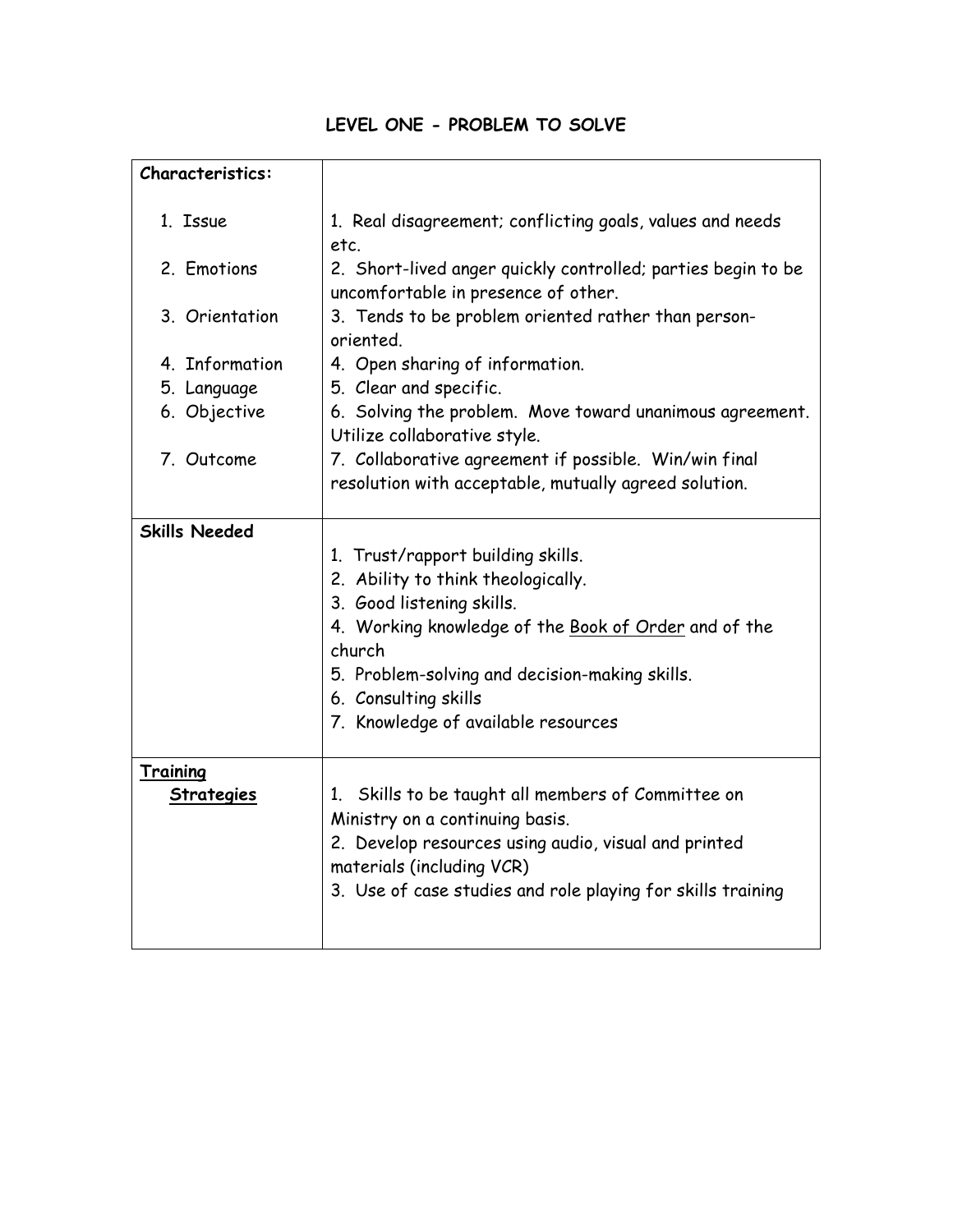# **LEVEL TWO: DISAGREEMENT**

| <b>Characteristics:</b> |                                                                                                     |
|-------------------------|-----------------------------------------------------------------------------------------------------|
| 1. Issue                | 1. Real disagreement; mixing of personalities and issues;<br>problem cannot be clearly defined.     |
| 2. Emotions             | 2. Distrust beginning. Caution in association; less mixing<br>with the "other side."                |
| 3. Orientation          | 3. Begin personifying problem; shrewdness and calculation<br>begin.                                 |
| 4. Information          | 4. Selective holdback of information occurs on both sides.                                          |
| 5. Language             | 5. More vague and general; "some people" "they," hostile<br>humor, barbed comments and put-downs    |
| 6. Objective            | 6. Face-saving; come out looking good. Tend to move<br>toward consensus. Not yet win/lose conflict. |
| 7. Outcome              | 7. Attempt collaborative solution; or negotiate acceptable<br>agreement; win/win with real effort.  |
| <b>Skills Needed</b>    |                                                                                                     |
|                         | 1. All skills under level one; in addition;                                                         |
|                         | 2. Analytical skills.                                                                               |
|                         | 3. Understanding of power dynamics and issues.                                                      |
|                         | 4. Mediation skills.                                                                                |
|                         | 5. Self-awareness skills.                                                                           |
| Training                |                                                                                                     |
| <b>Strategies</b>       | 1. Selected persons from Committee on Ministry with                                                 |
|                         | additional specialized training/leadership.                                                         |
|                         | 2. Regionally-based year-long training in 5-6 segments or,                                          |
|                         | 3. Attendance at weeklong workshop.                                                                 |
|                         | 4. Use of simulation for training.                                                                  |
|                         |                                                                                                     |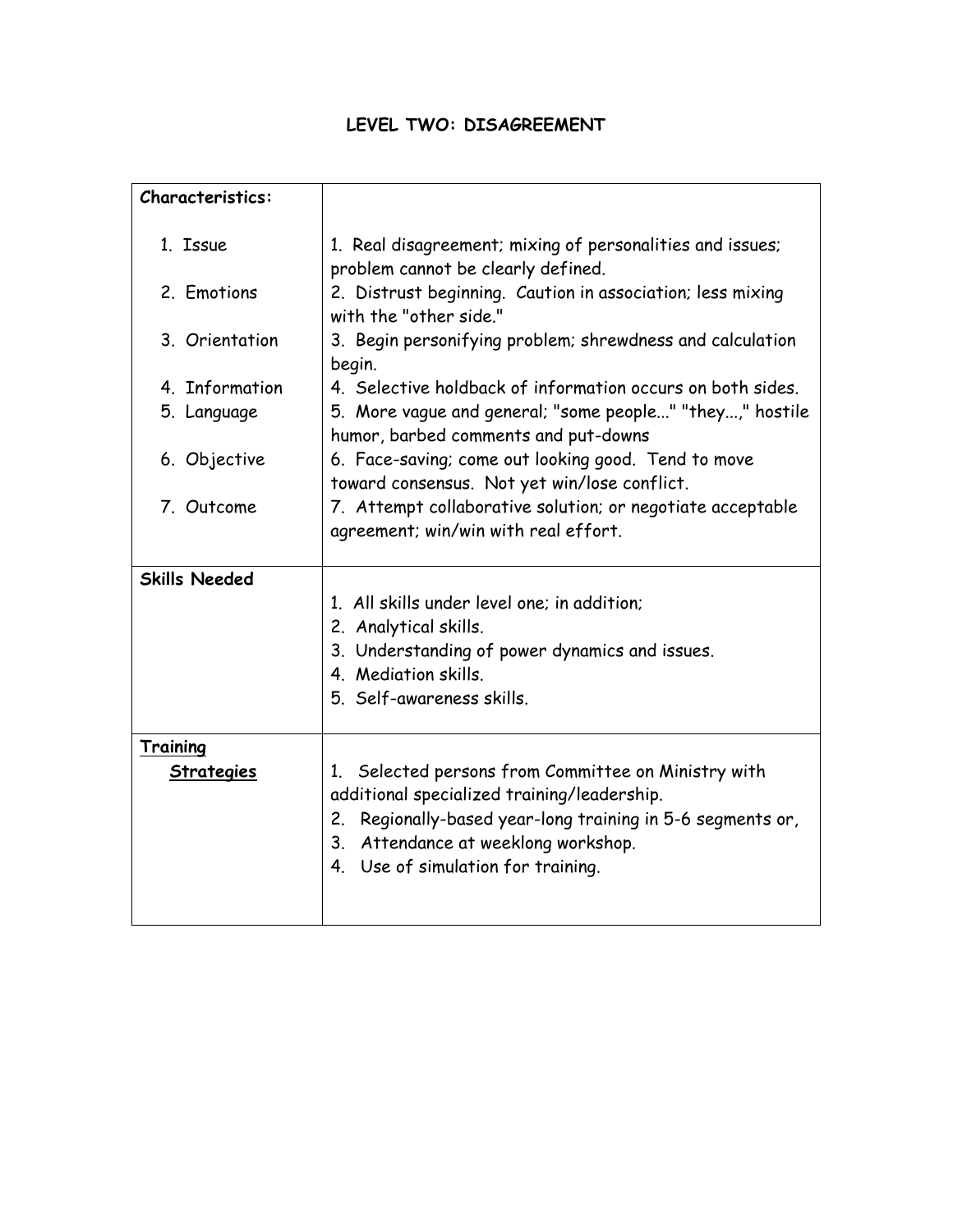# **LEVEL THREE - CONTEST**

| Characteristics:              |                                                                                                                                                                                                                                                                                                                                                                                                                                              |
|-------------------------------|----------------------------------------------------------------------------------------------------------------------------------------------------------------------------------------------------------------------------------------------------------------------------------------------------------------------------------------------------------------------------------------------------------------------------------------------|
| 1. Issue                      | 1. Begin the dynamics of win/lose. Resistance to peace<br>overtures. Focus on persons representing the enemy.                                                                                                                                                                                                                                                                                                                                |
| 2. Emotions                   | 2. Not able to operate in presence of "enemy"; however,<br>admire worthy opponent. Not willing/able to share<br>emotions/feelings constructively.                                                                                                                                                                                                                                                                                            |
| 3. Orientation                | 3. Personal attacks, Formation of factions/sides Threat of<br>members leaving. Need third party consultant from<br>Committee on Ministry or outside.                                                                                                                                                                                                                                                                                         |
| 4. Information                | 4. Distortion is major problem. Information shared only<br>within factions.                                                                                                                                                                                                                                                                                                                                                                  |
| 5. Language                   | 5. Overgeneralizations: "You always" "We never"<br>Attribute diabolical motives to others.                                                                                                                                                                                                                                                                                                                                                   |
| 6. Objective                  | 6. Shifts from self-protection to winning. Objectives are<br>more complex and diffuse; clustering of issues.                                                                                                                                                                                                                                                                                                                                 |
| 7. Outcome                    | 7. Decision-making=mediation, compromising, voting.<br>Possible that some will leave the church.                                                                                                                                                                                                                                                                                                                                             |
| <b>Skills Needed</b>          |                                                                                                                                                                                                                                                                                                                                                                                                                                              |
|                               | 1. All skills under level one and two; in addition;                                                                                                                                                                                                                                                                                                                                                                                          |
|                               | 2. Designing and negotiating contracts.                                                                                                                                                                                                                                                                                                                                                                                                      |
|                               | 3. Clear recognition of one's own limits.                                                                                                                                                                                                                                                                                                                                                                                                    |
|                               | 4. Understand interaction of personality types.                                                                                                                                                                                                                                                                                                                                                                                              |
|                               | 5. Facilitator in-group process.<br>6. Skilled in developing clear process of decision-making.                                                                                                                                                                                                                                                                                                                                               |
|                               |                                                                                                                                                                                                                                                                                                                                                                                                                                              |
| Training<br><u>Strategies</u> | 1. Presbytery-based crisis intervention team screened by<br>Committee on Ministry and trained by experiential methods.<br>2. Facilitator's limits have tested in advanced experiential<br>training.<br>3. Long-term, continuing training through national and<br>regional training events.<br>4. Have access to individual trained to administer and<br>interpret instrument for self/other awareness, e.g.,<br>Myers/Briggs Type Indicator. |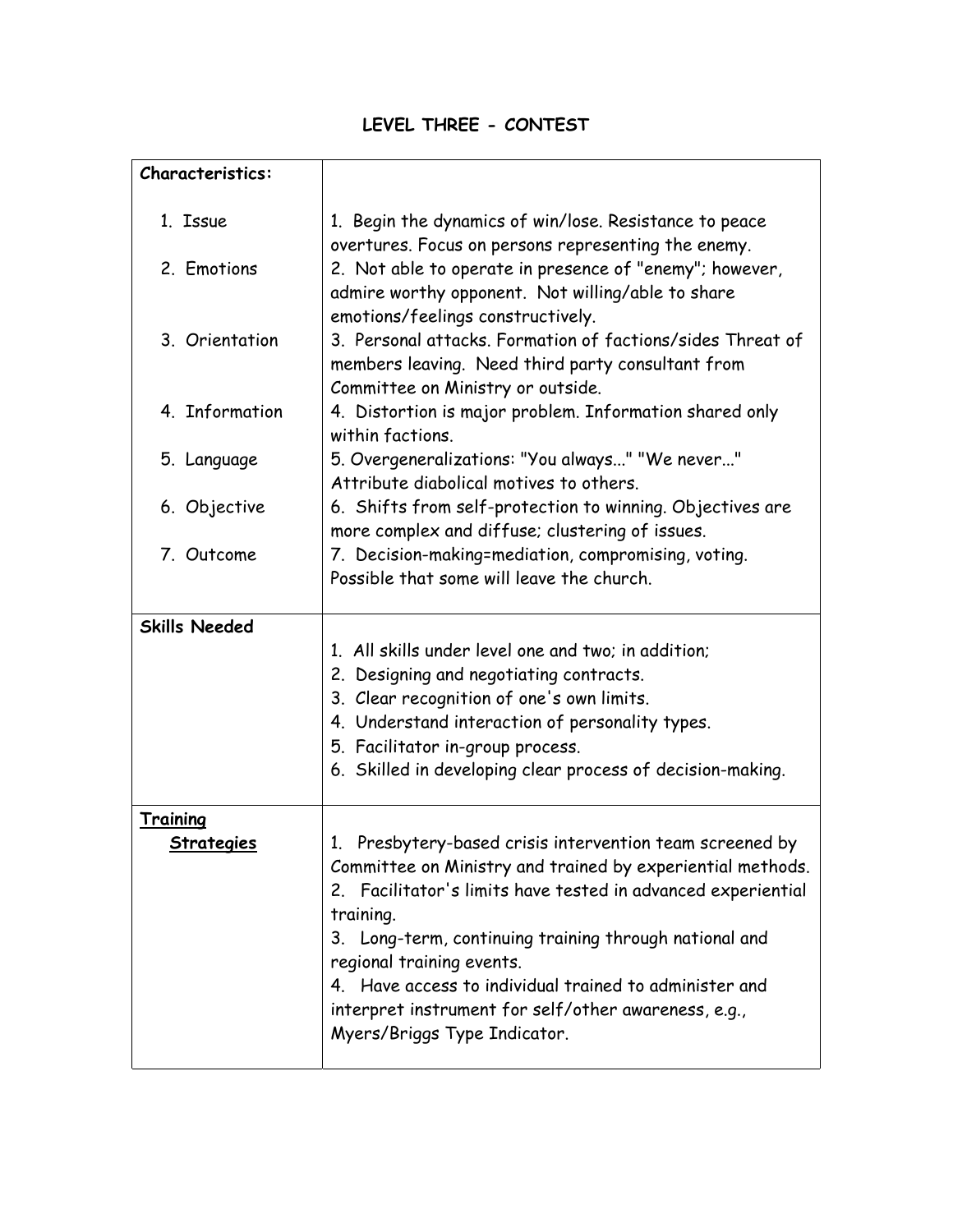## **LEVEL FOUR: FIGHT/FIGHT**

| <b>Characteristics:</b> |                                                                                                                                   |
|-------------------------|-----------------------------------------------------------------------------------------------------------------------------------|
| 1. Issue                | 1. Shifts from winning to getting rid of person(s). No<br>longer believe other can change, or want to change.                     |
| 2. Emotions             | 2. Cold self-righteousness. Will not speak to other side.                                                                         |
| 3. Orientation          | 3. Factions are solidified. Clear lines of demarcation. Last<br>place for constructive intervention by third party<br>consultant. |
| 4. Information          | 4. Limited only to the cause being advocated; will not<br>accept/listen to contrary information.                                  |
| 5. Language             | 5. Talk now of "principles," not "issues." Language solidifies<br>into ideology.                                                  |
| 6. Objective            | 6. No longer winning; now eliminate other(s) from the<br>environment. Hurt the other person/group.                                |
| 7. Outcome              | 7. High probability of split within the church with<br>significant number of persons leaving church.                              |
| <b>Skills Needed</b>    |                                                                                                                                   |
|                         | 1. All skills under level one, two and three; in addition;                                                                        |
|                         | 2. Ability to assess need for additional skill building.                                                                          |
|                         | 3. Proven experience (track record).                                                                                              |
|                         | 4. Knowledge of broader more specialized resources.                                                                               |
|                         | 5. More formal networking (i.e., Assoc. for Creative                                                                              |
|                         | Change); knowledge of those qualified to work in related<br>areas.                                                                |
|                         | 6. Careful adherence to the Book of Order.                                                                                        |
| Training                |                                                                                                                                   |
| <u>Strategies</u>       | 1. Ability to determine if a commission is needed.                                                                                |
|                         | 2. Member of an identified cadre.                                                                                                 |
|                         | 3. Practical training based on skills/needs assessment.                                                                           |
|                         | 4. Acknowledgement at this level, intervention is helpful to                                                                      |
|                         | "pick up the pieces" and negotiate a settlement, not to                                                                           |
|                         | resolve the issue.                                                                                                                |
|                         | 5. Use of specialists in networking. (See skills needed #5--<br>above.                                                            |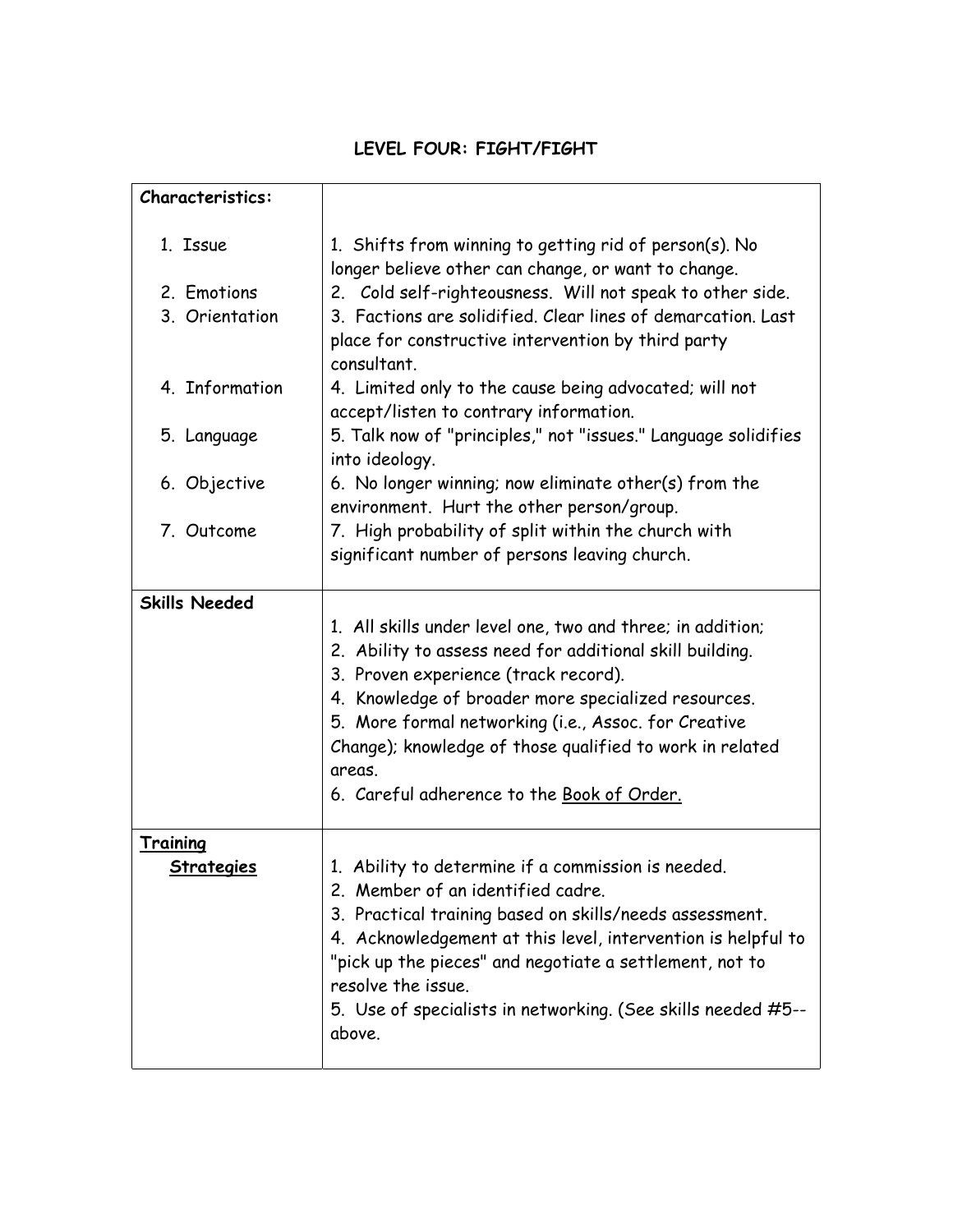## **LEVEL FIVE: INTRACTABLE**

| <b>Characteristics:</b>       |                                                                                                                                                                             |
|-------------------------------|-----------------------------------------------------------------------------------------------------------------------------------------------------------------------------|
| 1. Issue                      | 1. No longer clear understanding of issue; personalities<br>have become issue. Conflict now unmanageable.                                                                   |
| 2. Emotions                   | 2. Relentless obsession in accomplishing the objective(s) at<br>all costs. Vindictive. No objective control of emotion.                                                     |
| 3. Orientation                | 3. Sees person as harmful to society, not just to the<br>offended group or person.                                                                                          |
| 4. Information                | 4. Information skewed to accomplish the objective at any<br>cost.                                                                                                           |
| 5. Language                   | 5. Focuses on words that imply the destruction and/or<br>elimination of the other.                                                                                          |
| 6. Objective                  | 6. To destroy the offending party/persons; i.e., to see that<br>the fired pastor does not get a job elsewhere.                                                              |
| 7. Outcome                    | 7. Highly destructive. Use of compulsion to maintain peace.<br>May be necessary to remove members from church. Possible<br>formation of administrative/judicial commission. |
| <b>Skills Needed</b>          |                                                                                                                                                                             |
|                               | 1. All skills under level one through four; in addition;                                                                                                                    |
|                               | 2. Adequate personal support system and strong inner                                                                                                                        |
|                               | resources. Able to practice personal stress management<br>techniques.                                                                                                       |
|                               | 3. Careful adherence to the Book of Order, especially the<br>"Rules of Discipline."                                                                                         |
|                               | It is acknowledged that at this level no reconciliation is                                                                                                                  |
|                               | possible. Consultant's purpose is to minimize damage of                                                                                                                     |
|                               | conflict and enable person/institution/group to be able to<br>function again.                                                                                               |
| Training<br><b>Strategies</b> | 1. Develop plan for the rebuilding of relationships.<br>2. Support for all members of the church.                                                                           |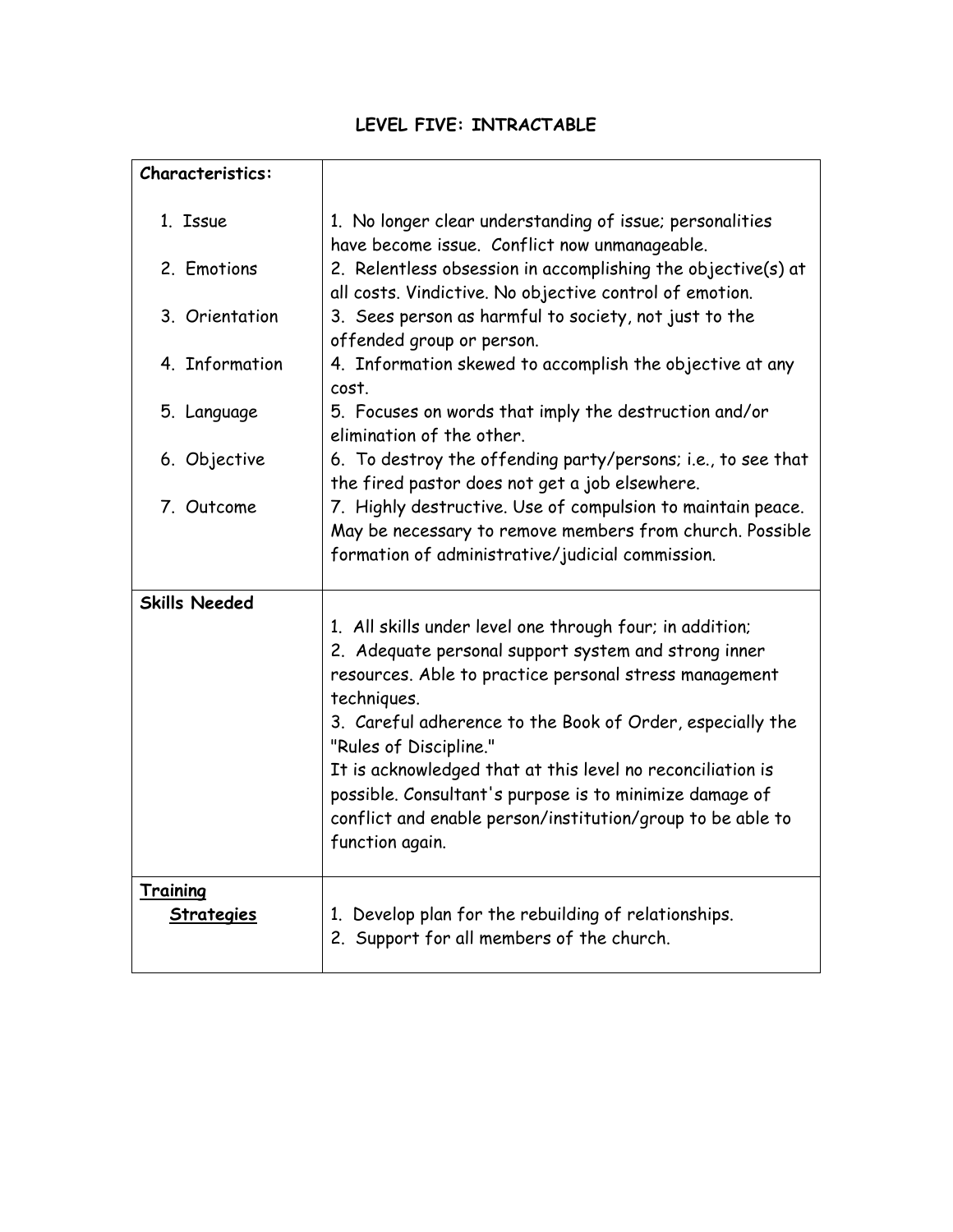### **CONFLICT MANAGEMENT RESOURCES**

Argyris, Chris, and Schon, Donald A. Intervention Theory and Method: A Behavioral Science View, Addison- Wesley Publishing Co. 1970.

"Dealing With Conflict in the Congregation", Published by the Presbyterian Peacemaking Program, 100 Witherspoon St. Louisville, KY. 40202. PDS# 919-85-767.

Gardenswartz, Lee and Anita Rowe, Managing Diversity, Business One Irwin/Pfeiffere and Company, Homewood, IL/San Diego, CA, 1993.

Halverstadt, Hugh F. Managing Church Conflict, Westminster/John Knox Press, Louisville, KY, 1991.

Guthrie, Shirley, Diversity in Faith-Unity in Christ, Westminster Press, Philadelphia, PA, 1986.

Johnson, Barry, Polarity Management, HRD Press, Amherst, MA 1992.

Kliewer, Stephen, How to Live With Diversity in the Local Church, Alban Institute, 1987.

Kochman, Thomas, Black and White Styles in Conflict, University of Chicago Press, Chicago, IL 1990.

Leas, Speed, Moving Your Church Through Conflict, Alban Institute, Bethesda, MD, 1985.

----------, Discover Your Conflict Management Style, Alban Institute, Bethesda, MD, 1984.

-----------, A Lay Person's Guide to Conflict Management, Alban Institute, Bethesda, MD.

Parsons, George, Intervening in a Church Fight, Alban Institute, Bethesda, MD. 1992.

Steinke, Peter**,** How Your Church Family Works; Understanding Congregations as Emotional Systems, Alban 1993.